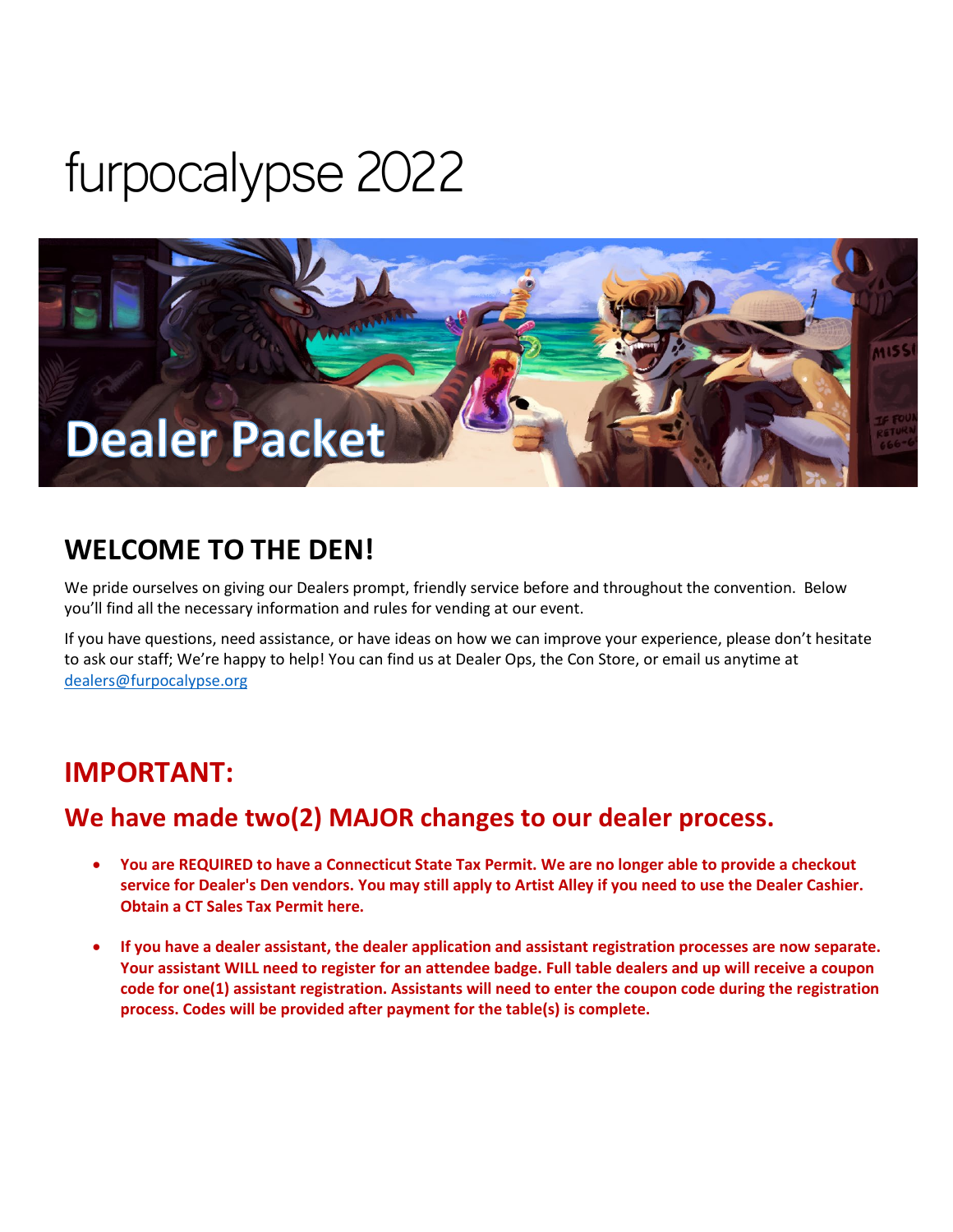# Contents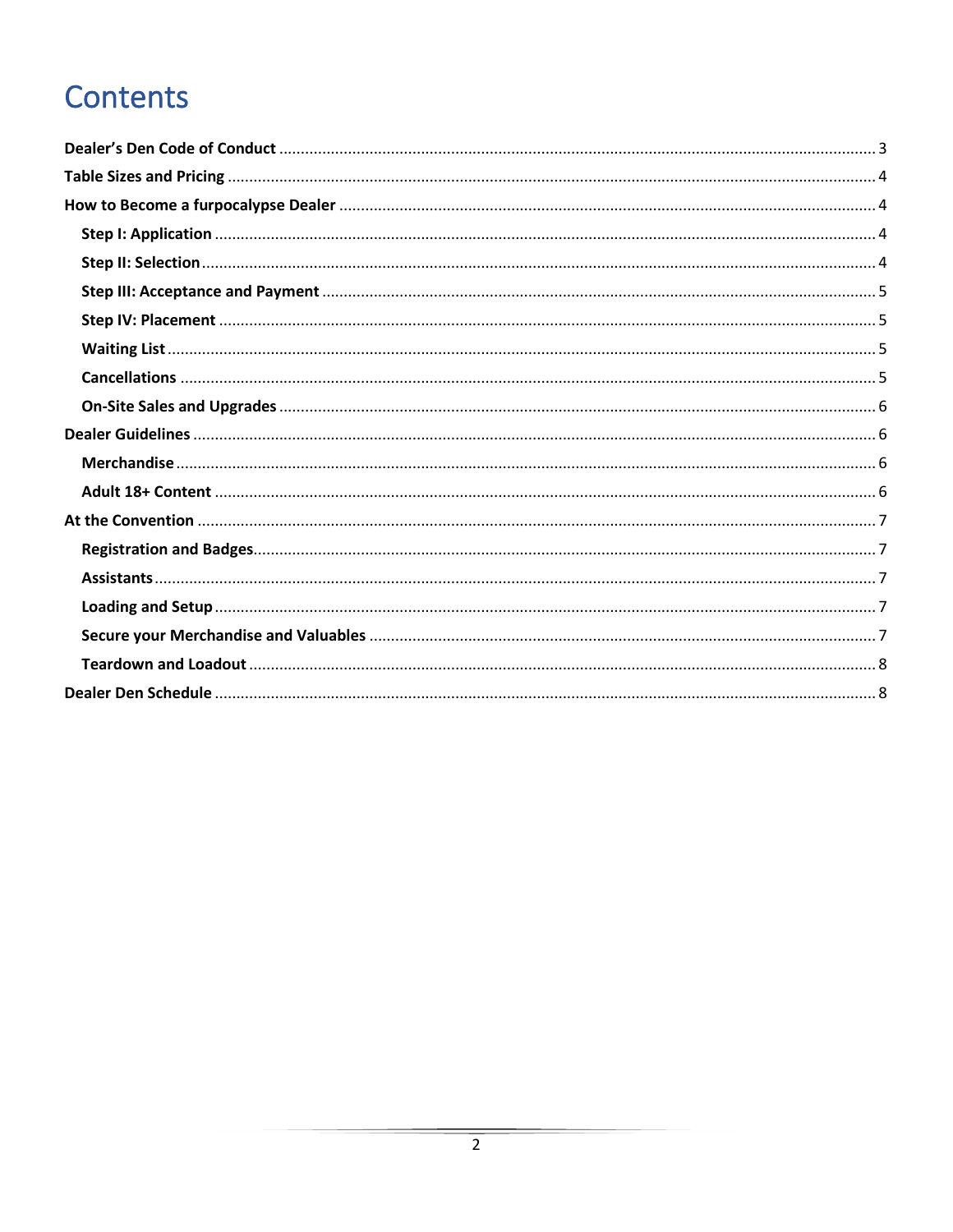# <span id="page-2-0"></span>Dealer's Den Code of Conduct

We provide a **safe and enjoyable experience** for all Patrons and Dealers alike, so here are a few things to consider before you brave the depths of our Dealers' Den.

- 1. **All dealers must have a valid Connecticut State Sales Tax Permit.** Dealers are required to show proof of their CT Sales Tax Permit before they will be allowed to setup their table space. Failure to provide proof will result in a forfeit of your space without refund.
- 2. Dealers are responsible for having their own processor for Credit and Debit Card transactions and/or petty cash for cash transactions.
- 3. Dealer and Dealer Assistant flags for your convention badge will be provided at check-in and are required to be worn while setting up or vending in the Den.
- 4. Make sure your display fits within your designated table space and does not overlap into other vendors' areas. **No items or displays may block or obstruct the aisles in any way.**
- 5. Be courteous to your fellow dealers. Displays that involve distracting lights, music or loud sounds are prohibited in the Den. Shouting or loudly trying to attract attention to your table is also prohibited.
- 6. Any displays, banners, decorations, or items that you wish to attach to the walls **must not damage them in any way.** Only masking or painters' tape can be used to attach items to hotel property. At the end of the convention, please make sure to clean up and remove all decorations before leaving.
- 7. Dealer Staff have final say on all matters and all decisions made by the **Director of Dealers & Sales** are final. We reserve the right to revoke your ability to vend at furpocalypse at any time. **Refunds are not guaranteed after September 15th**.
- 8. By accepting your position as a dealer at Furpocalypse, you are agreeing to abide by the terms and conditions stated in the **CODE OF CONDUCT** and **FURPOCALYPSE DEALER PACKET.**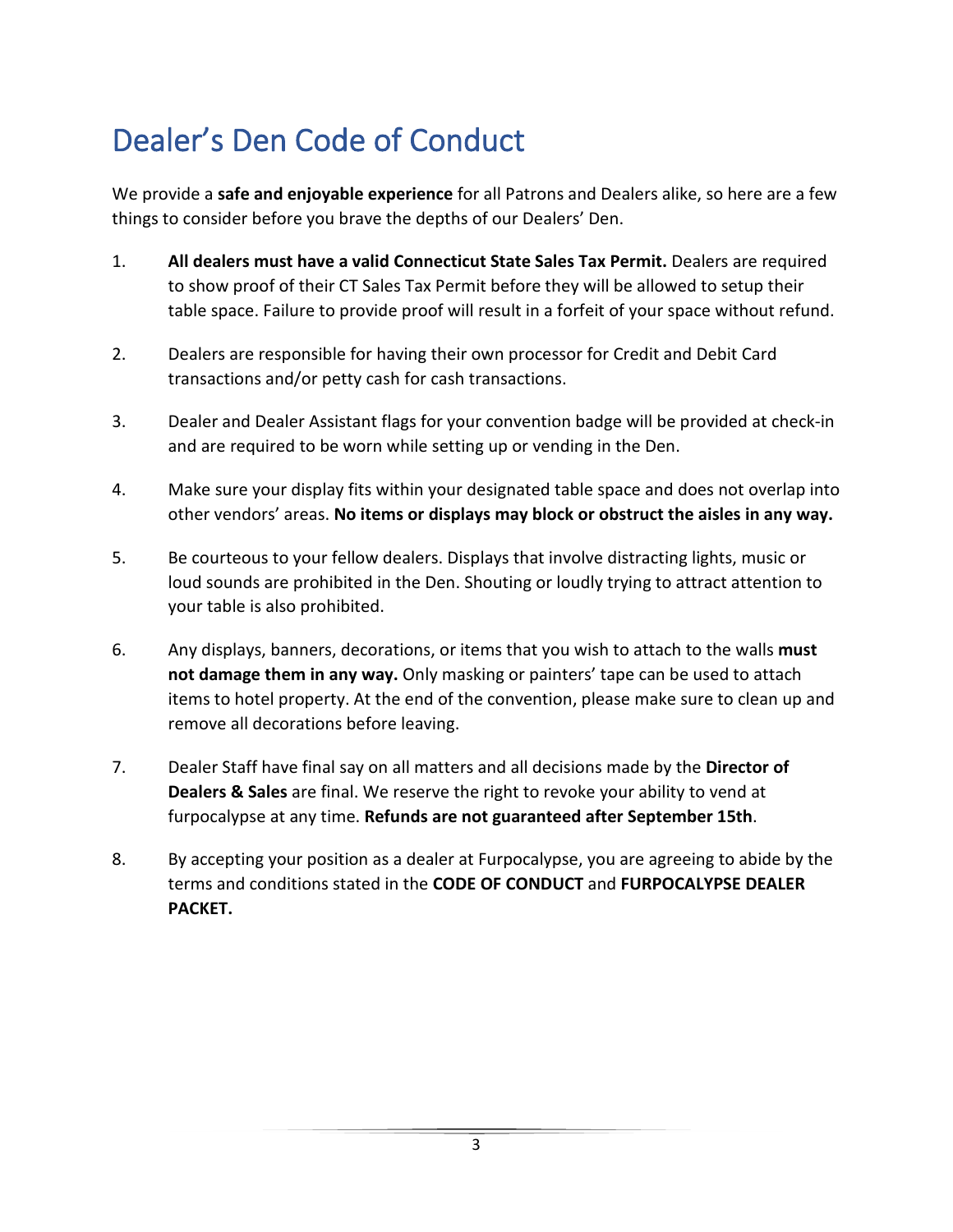# <span id="page-3-0"></span>Table Sizes and Pricing

| <b>Table Style</b>                                      | <b>Dimensions</b>                                      | <b>Price</b>                            |
|---------------------------------------------------------|--------------------------------------------------------|-----------------------------------------|
| <b>Half Table</b>                                       | $4' \times 5.5'$                                       | \$80                                    |
| <b>Full Table</b>                                       | $8' \times 5.5'$                                       | \$175                                   |
| <b>Double Table</b>                                     | $16' \times 5.5'$                                      | \$380                                   |
| <b>Triple Table</b>                                     | $24' \times 5.5'$                                      | \$580                                   |
| Four or more Tables -or-<br><b>Custom Configuration</b> | Provide details of setup in the dealer<br>application. | Dealer Staff will<br>contact with price |

### <span id="page-3-1"></span>How to Become a furpocalypse Dealer

#### <span id="page-3-2"></span>Step I: Application

Dealer Applications will open on **May 30th and close on June 18th**. To apply, follow the link on our dealer's page a[t https://furpocalypse.org/registration/dealer](https://furpocalypse.org/registration/dealer) and fill out the dealer application form.

If selected, your application includes an attendee badge for ONLY the primary dealer. Dealer assistants will need to complete an attendee registration. Full tables and up will receive a coupon code for one (1) basic registration. Additional assistants will need to purchase an attendee registration. Due to restricted space behind the tables, we limit the number of assistants present at one time to the number of FULL table spaces purchased. If you have a Double Table space, the primary Dealer plus two (2) assistants may be present a one time.

Applications for multiple tables may be offered alternative table types depending on circumstances and availability.

#### <span id="page-3-3"></span>Step II: Selection

All Dealers for our event are selected through a curated system with a queue based on a few factors, but not limited to:

- Range of skill level. We want to provide space for both established and up-and-coming dealers.
- Relation to the Fandom. How well your product meshes with our target demographic.
- Quality and professionalism of the product.
- Uniqueness of product and quantity of like dealers. We try to provide a variety of different types of dealers in our Den.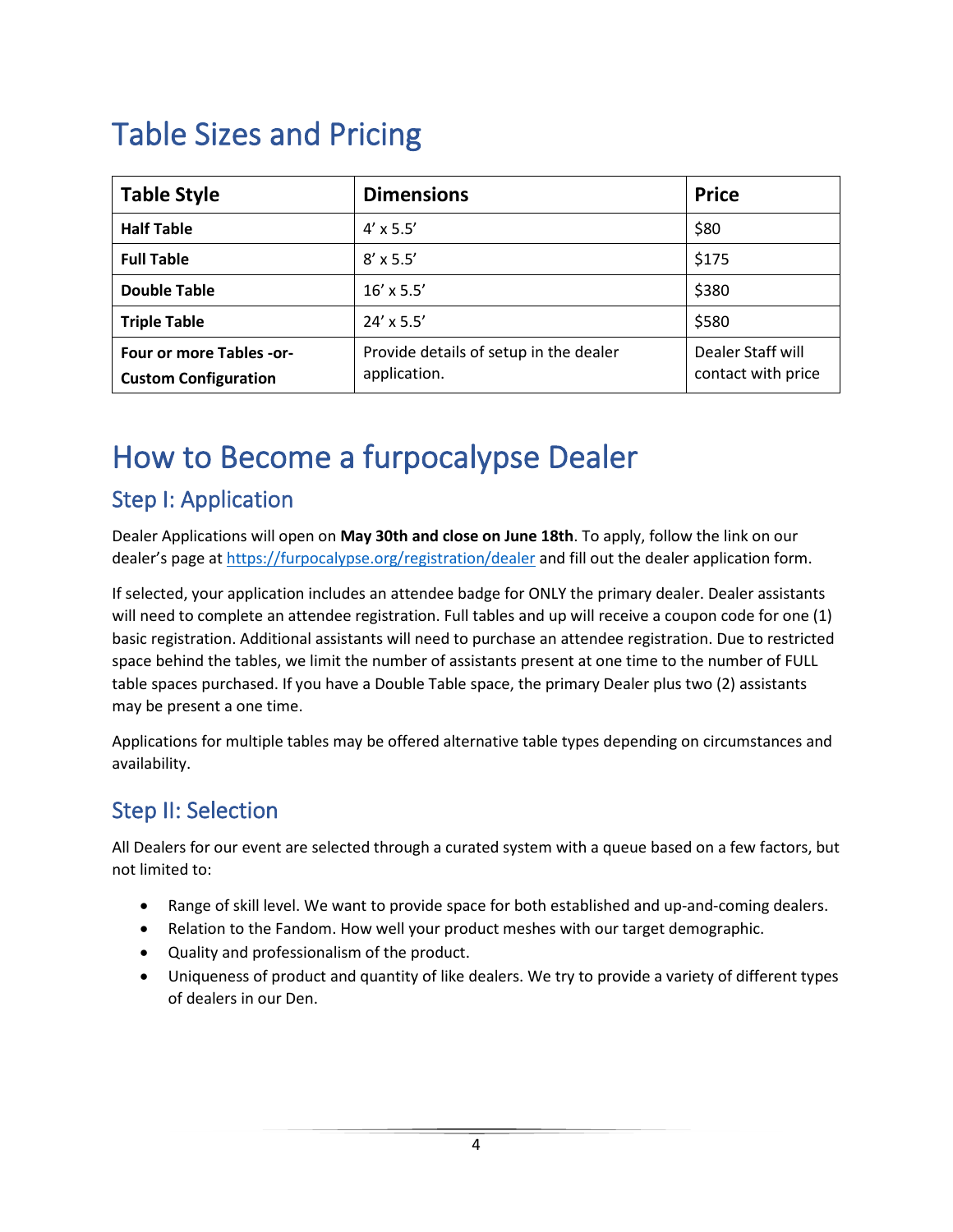### <span id="page-4-0"></span>Step III: Acceptance and Payment

Once you have been selected, you will be notified via email by **June 20th** and an invoice will be sent to your PayPal email for your requested table space. You will have until **June 30th** to pay your invoice in full. If we don't receive payment within a reasonable time frame or you do not respond to contact attempts, your application will be canceled.

Dealers who have paid for their space in full by the deadline will have the opportunity to reserve their hotel room before the hotel block opens to attendees. We will provide you with information for completing your booking after payment.

**You may not transfer or share your table space with another dealer. All changes must be made through our Dealers Staff.**

#### <span id="page-4-1"></span>Step IV: Placement

Placing all our vendors is a lengthy process. We do our best to keep from crowding like dealers together and to accommodate any special requests. We will provide all accepted dealers with tentative floor plan and placement as quickly as possible.

Once we send out the initial placements, please contact us at **dealers@furpocalypse.org** as soon as possible if you wish to change location and we will do our best to accommodate your requests.

#### <span id="page-4-2"></span>Waiting List

If you are not accepted initially, you will be notified by email and placed on our waiting list.

Please note that a significant number of changes occur after the first round of vendors are selected. If a dealer ends up forfeiting their placement in the den, we will contact dealers from our waiting list to fill the vacancy.

If you are picked, you will receive an email notifying you about your eligibility for the newly opened space. There will be a limited time, typically a week, in which you must accept the offer and make payment. If we do not receive a response, the spot will be offered to another dealer on the waiting list and you will be removed from our queue.

#### <span id="page-4-3"></span>**Cancellations**

If something changes and you are unable to attend the convention as a dealer, you may contact us, [dealers@furpocalypse.org,](mailto:dealers@furpocalypse.org) by **September 15th** for a full refund of your table cost.

**Cancellation requests after September 15th will not be eligible for a refund.**

**YOU MAY NOT TRANSFER YOUR TABLE SPACE TO ANOTHER DEALER. Your dealer table and registration are tied to you.**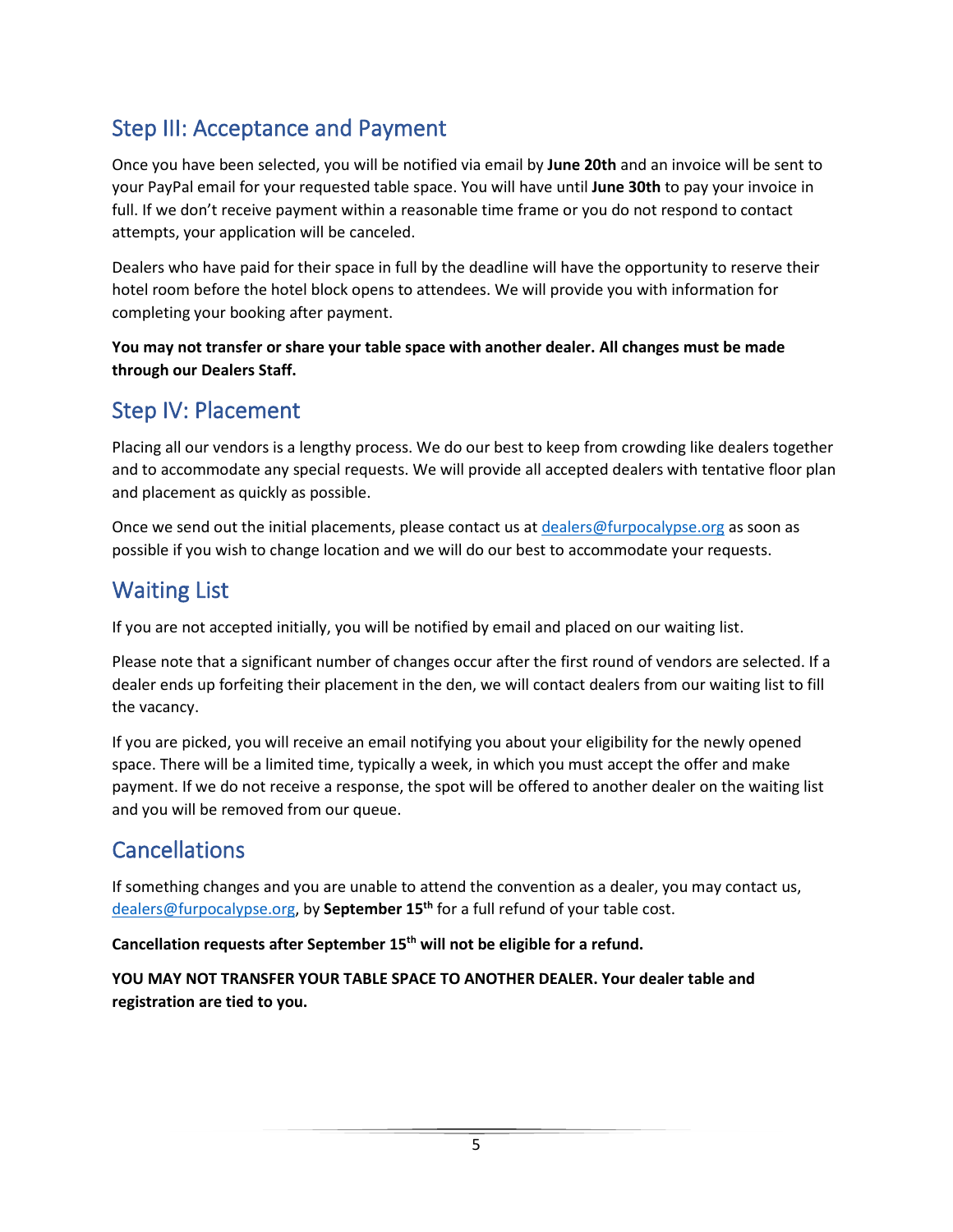### <span id="page-5-0"></span>On-Site Sales and Upgrades

Occasionally, there are last-minute cancelations that can't be replaced by the time of Furpocalypse.

In these cases, we may offer these spaces on a first come-first-serve basis to potential dealers and artists, whether they're new applicants, wait listers, or artists/dealers looking to upgrade their table space. Make sure to check in at **Dealer Ops** for potential upgrades on-site!

# <span id="page-5-1"></span>Dealer Guidelines

#### <span id="page-5-2"></span>**Merchandise**

- 1. Dealers may only sell their own goods or officially licensed material under their brand. No pirated content, weapons, or illegal materials will be allowed for sale.
- 2. Food & Drink sales or giveaways are not permitted in the den without express permission.
- 3. Prohibited items are not permitted for display, giveaway, or delivery during or after the convention.
- 4. Artwork, clothing, and other items containing adult material must be delivered to customers in an opaque package capable of completely obscuring said material from view.
- 5. Depiction of real or fictional minors in adult situations is strictly prohibited.

#### <span id="page-5-3"></span>Adult 18+ Content

- 1. Adult material must be placed in a covered binder clearly marked as Adult and separated from any non-adult material.
- 2. Please make sure all display items including genitals and/or female nipples are covered tastefully. This includes larger display items such as banners, dakis, and prints.
- 3. Items of a distinct sexual nature (insertables, wearables, penetrables) may not be sold, displayed, or given away outside of our marked 18+ section.
- 4. It is the Dealer's responsibility to check if a potential customer is a minor. A minor badge is color coded with a bright pink background on their badge name to identify them as under 18 years of age. Any dealer caught allowing minors to view adult content and/or selling adult merchandise to minors will be removed from the den and barred from vending at future events.

**New for this year, if we receive enough interest, we may provide an exclusive 18+ Dealers area where vendors will not be required to obscure adult material on display. Please let us know if you are interested in being placed in this section by answering "yes" to this question on the dealer application.**

**Acceptable displays are at the discretion of the Director of Dealers & Sales. We will politely ask vendors to take down or alter displays in question.**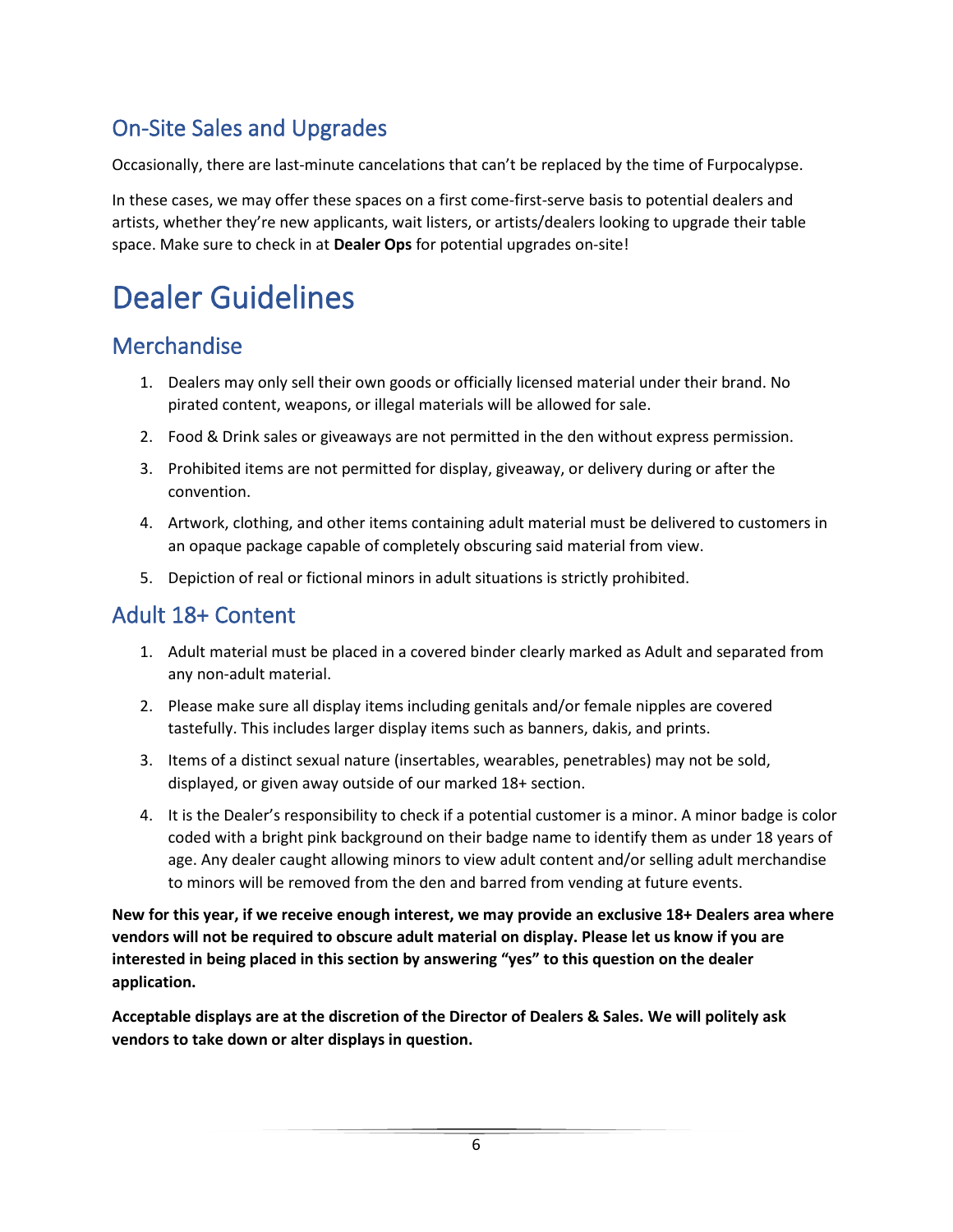# <span id="page-6-0"></span>At the Convention

### <span id="page-6-1"></span>Registration and Badges

**Your application includes an attendee badge for ONLY the primary dealer.** Dealer assistants will need to complete an attendee registratio[n https://furpocalypse.org/registration.](https://furpocalypse.org/registration) Full tables and up will receive a coupon code for one (1) basic registration. Additional Assistants will need to purchase an attendee registration.

Dealers and Dealer Assistants can pick up their badges at Dealer Ops during setup hours on Thursday and Friday. If you arrive outside of the setup hours, you may pick up your badge at Registration during normal registration hours. Please contact [dealers@furpocalypse.org](mailto:dealers@furpocalypse.org) if you have any questions.

Dealer and Dealer Assistant flags will be provided to attach to your badge to identify you as a vendor. You must always have your badge and flag visible while in the Den or other convention space. The Dealer flags will allow you admittance into the Den during times when it is closed to general attendees like setup and tear-down.

#### <span id="page-6-2"></span>**Assistants**

Due to restricted space behind the tables, we limit the number of assistants present at one time to the number of **FULL** table spaces purchased. If you have a Double Table space, the primary Dealer plus two (2) assistants may be present a one time.

Half Table dealers may designate an assistant to cover their space if they need to step away from the den during operating hours. See Dealer Ops to designate an assistant.

#### <span id="page-6-3"></span>Loading and Setup

During setup and teardown hours, only registered Dealers and Dealer Assistants will be permitted in the den. Space is limited, so you need to make sure your setup stays within your allotted space. **Please keep the walkways behind tables and aisles clear at all times.**

The loading dock will be available, **BY APPOINTMENT ONLY,** to bring in your setup and supplies on **Thursday, Oct 27th from 3 PM to 8 PM**, and **Friday, Oct 28th from 8AM to 11:45AM**. Please email [dealers@furpocalypse.org](mailto:dealers@furpocalypse.org) in advance to schedule a time.

#### <span id="page-6-4"></span>Secure your Merchandise and Valuables

Den staffers and con security are responsible for monitoring the den over the course of the event, but **it is your responsibility to always keep your table tended to during open hours and secure your station and valuables properly before lockup every night.** Furpocalypse, Inc. and Armon Hotel and Conference are not liable for any damaged, lost, or stolen merchandise or valuables during the event.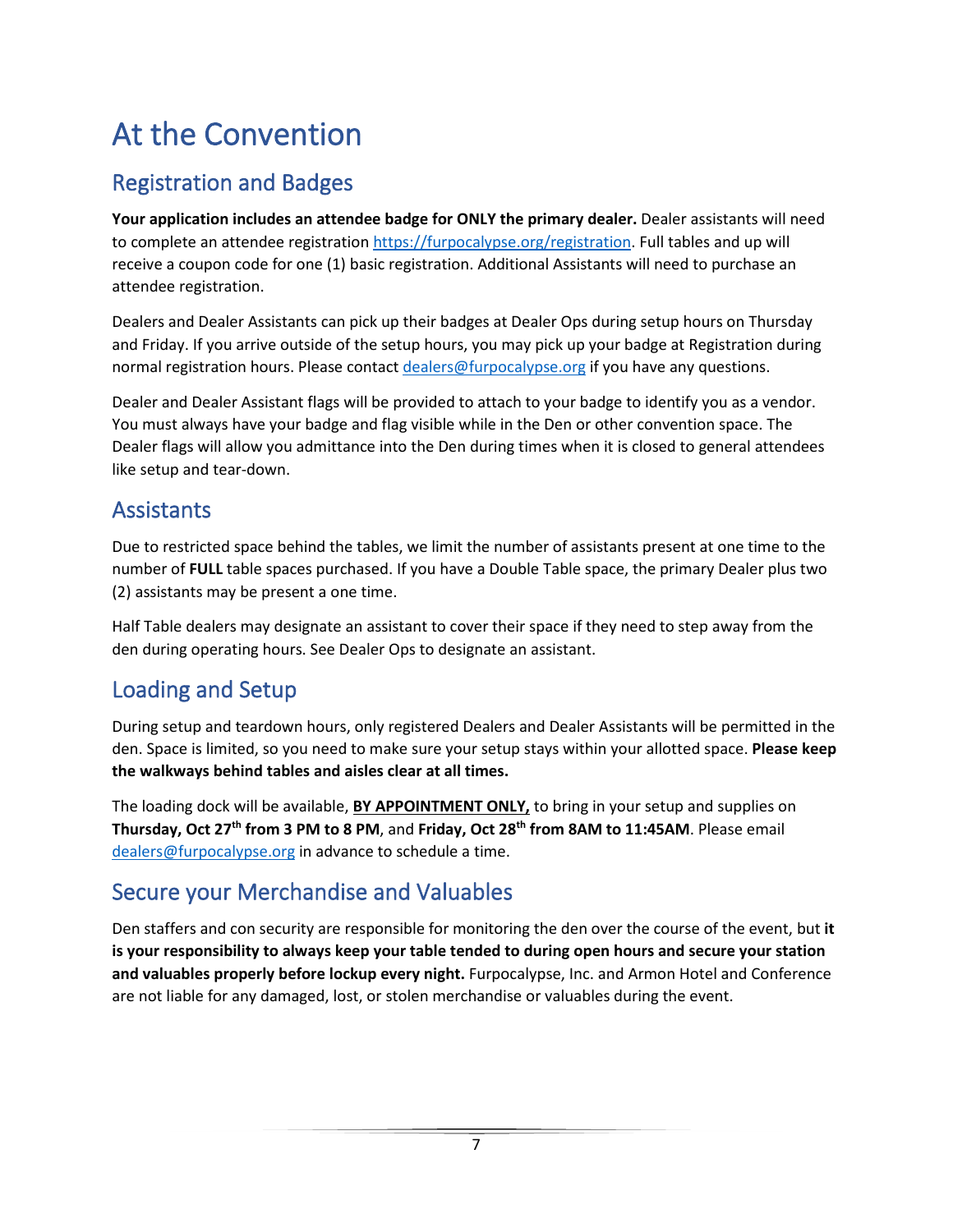### <span id="page-7-0"></span>Teardown and Loadout

Teardown will begin at 4pm Sunday afternoon when the room officially closes to the public. The loading dock will be available during teardown. All items must be removed from the den by 8PM Sunday night. **It is your responsibility to clean up and remove all items from your station during teardown.**

- Furpocalypse is responsible for leaving Dealers Den in a clean and orderly condition, so please be considerate and make sure your space is reasonably clean (no garbage, empty boxes, etc.) before departing.
- The loading dock will only be available from 4PM to 8PM, so please be sure not to pull in until you are ready for load-out.
- There will be no storage allowed over Sunday night. Everything must be removed from the den, otherwise it will be thrown out and you may be charged a \$250 cleaning/removal fee from the hotel.

### <span id="page-7-1"></span>Dealer Den Schedule

#### **Thursday, Oct. 27th**

| $N$ oon $-$ 9:00 PM  | Dealer Check-in and Setup                         |
|----------------------|---------------------------------------------------|
| $3:00$ PM $ 8:00$ PM | Loading Dock available by appointment             |
| $9:00$ PM            | Dealer Setup Ends - No After-hours setup allowed. |

#### **Friday, Oct. 28th**

| $8:00$ AM $-$ 11:45 AM | Dealer Check-in and Setup                    |
|------------------------|----------------------------------------------|
| $8:00$ AM $-$ 11:45 AM | Loading Dock available by appointment        |
| 11:45 AM - Noon        | Super, Gold, & VIP Sponsor early admittance  |
| Noon $-6:00$ PM        | Den open to all attendees                    |
| $6:00$ PM $-7$ PM      | Dealers Only - Secure merchandise and lockup |
| $7:00 \text{ PM}$      | Den Closed – No admittance                   |